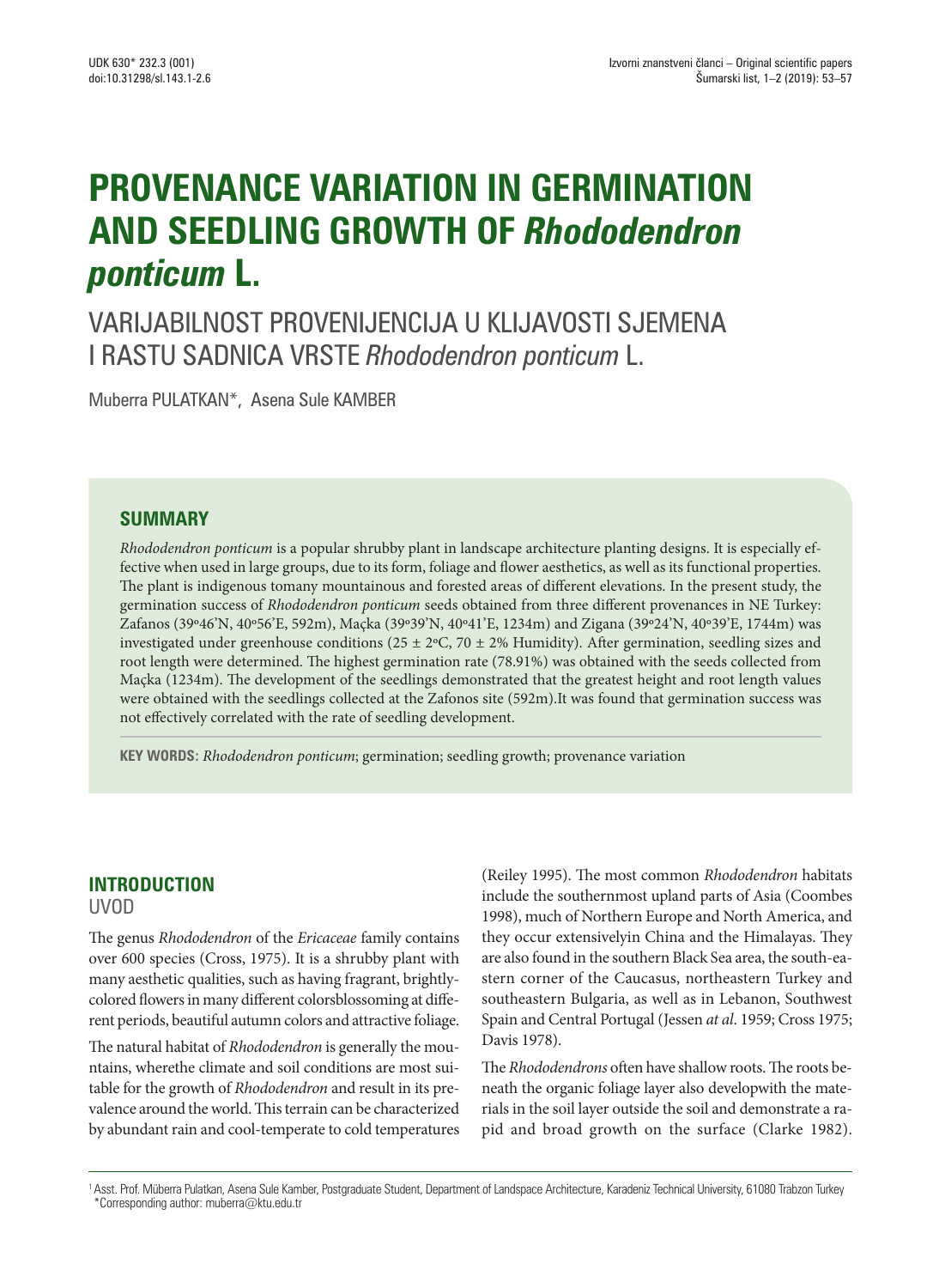*Rhododendron ponticum*, a common and widespread evergreen species of the *Rhododendron* genus, is 2-8 m long and has a vertical form. (Tutin *et al.* 1972) Its leaves are dark green and oblong-elliptic (Cross 1975). The funnel-shaped flowers are purple, lavender and pink (Burnie *et al*. 2004).

The thick leaf-litter layer created by *Rhododendron* on the forest ground breaks down slowly in some areas and may therefore endanger the natural bushes and trees by occlusion, and thus may result in a new or more restricted surface vegetation (Cross 1975). Studies in the literature indicated that *Rhododendron ponticum* is an invasive species on mixed forest ground, particularly in oak and beech forests andalso investigated the measures against *Rhododendron ponticum* invasion(Thomson *et al.* 1993; Erfmeier and Bruelheide 2004; Esen *et al.* 2004; Tyler *et al.* 2006; Harris *et al.* 2009).

Despite its damage to the endemic forest vegetation where it is an invasive species, *Rhododendron ponticum* has an aesthetic value in landscape architecture due to itsevergreen foliage and the purple and mauve tinted flowers that blossom in the spring. They are particularly effective when used in groups. In planting designs, in addition to their aesthetic effects, they can be utilized as hedges and border elements to create stimulant effects in slope stabilizations and roadway planting.

The present study aimed to support the seed cultivation of *Rhododendron ponticum* for its use in landscape planting designs. In this context, the success of germination of seeds obtained from different elevations was investigated.

#### **MATERIALS AND METHODS**

MATERIJALI I METODE

*Rhododendron ponticum* L. seed capsules were collected in November 2015, in the maturation season, from the origins at different altitudes in the Eastern Black Sea region in Turkey. Bulked seeds for each origin from at least 30 species were used. Information on the origins of the plants where the *Rhododendron ponticum* seed capsules were collected is presented in Table 1.

Seed capsules of *Rhododendron ponticum*, collected from different, were spread in a thin layer in the laboratory and dried at ambient temperature and humidity. Dried capsules were manually broken open and the seeds were removed. Before the seeds were sowed, it wasn't applied any treatment for seeds to determine their viability, only healthy seeds were chosen. One thousand seed weights were determined using randomly selected seeds. The seeds were separated according to their origins in closed containers. Cold stratification pre-treatment at 2-4 °C in dark conditions was applied to the seeds for 3 months until February 2016 before sowing.

Germination experiments of *Rhododendron ponticum* seeds were conducted in the greenhouse with technological systems at  $25 \pm 2$  ° C, 70  $\pm$  2% humidity conditions. Soil, Peat, Soil + Sand (5:5), Soil + Sand (7:3), Peat + Sand (7:3) and Soil + Peat + Sand (4:4:2) media were prepared for germination in the study. Afterwards 3 x 100 seeds were planted in planting crates in the greenhouse in three repetitions for each elevation. The crates were covered with a polyethylene cover to provide suitable moisture until the germination process is completed.

Irrigation operation was conducted with the sprinkling method and equal amounts of water were provided for each crate. Weeds were removed from the medium during the study.

From the first day of germination, germinated seeds in each medium were counted at one-week intervals. At the end of the study after eight months of sowing in October 2016, measurements were conducted to determine the height and root length of the seedlings in the medium, based on the elevation they were obtained from during the diversion of the germinated seeds. The seedling height and the length of roots formed were measured as three repetitions by a type measure at 1 mm sensitivity and recorded as "cm".

In the present study, multivariate analysis of variance was conducted to reveal the differences between the germinated seeds based on the altitude of collection and germination medium and the values obtained in the conducted measurements. Homogeneous subgroups were determined with the Duncan test. SPSS statistical software was used to conduct these analyzes.

## **RESULTS AND DISCUSION** REZULTATI I RASPRAVA

Randomly selected 8x100 seeds were weighed on a precision scale and 1000 seed weight was determined (ISTA 1996). Seeds collected from Zafanos provenance (592m) weighed 0.0764g, from Macka provenance (1234m) weighed 0.09444g and from Zigana provenance (1744m) weighed 0.0805g (Table 1). Cross (1975) states that *Rhododendron ponticum* produces hundreds of thousands of seeds every year with an average weight of 0.063g. Small seed size also increases plant proliferation potential by allowing seeds to spread over long distances (Higgins *et al.* 1996; Rejmanek and Richardson 1996).

Gutterman (1992) notes that seed germination is affected by environmental factors, such as light, temperature and salinity conditions, as well as the origin of the seed.Differences between germination of seeds based on provenance were reported in many species (for examples, see Vera 1997; Keller and Kollmann 1999; Andersen *et al*. 2008; Singh *et al.*2004; Vecchio 2012).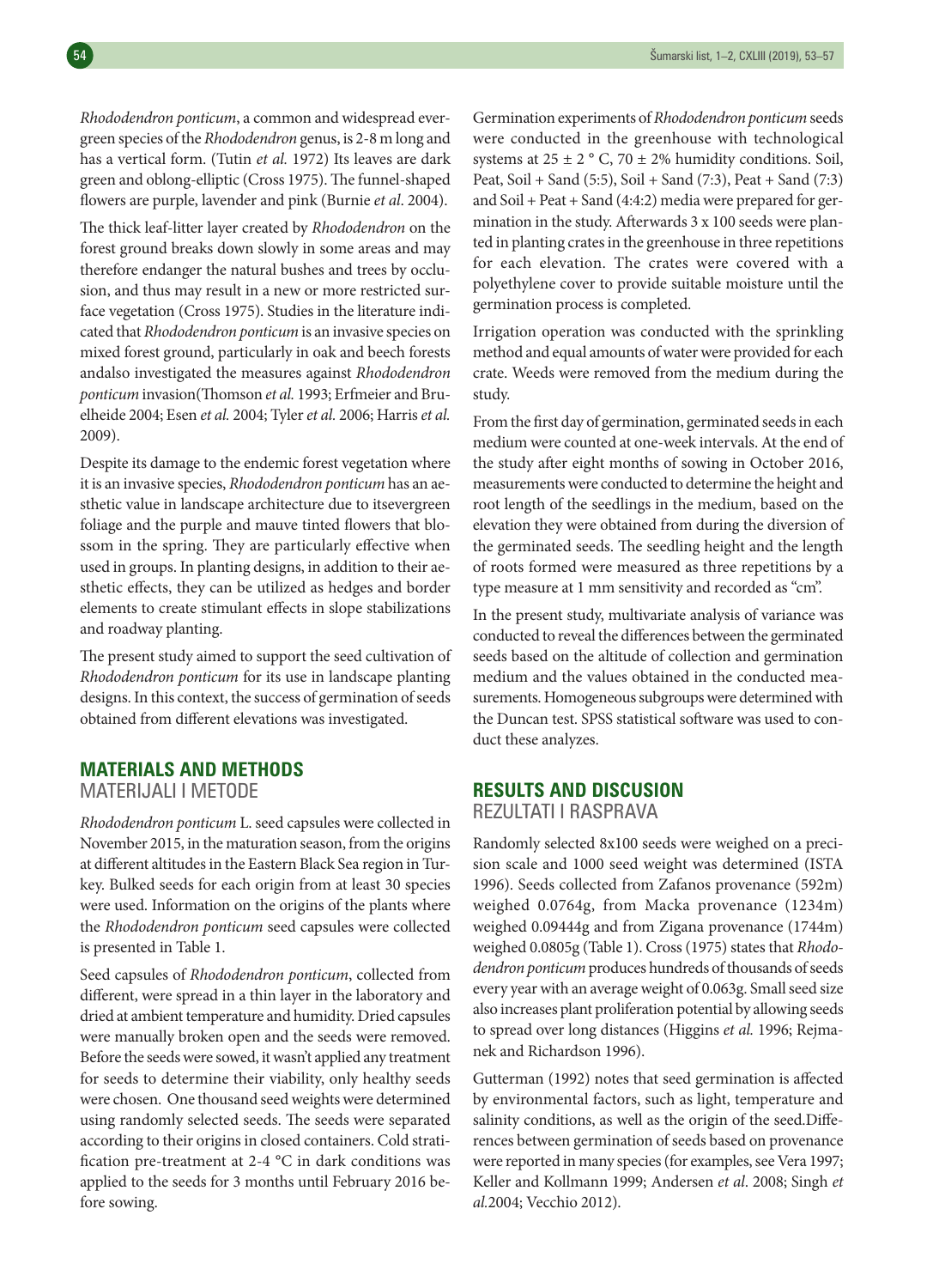| <b>Table 1.</b> The provenances of <i>Rhododendron ponticum</i> seeds and 1000 seed weighs  |  |  |
|---------------------------------------------------------------------------------------------|--|--|
| Tablica 1. Provenijencije sjemena Rhododendron ponticum i težina 1000 zračno suhih sjemenki |  |  |

| <b>Provenances</b><br>Provenijencije | Altitude (m)<br>Nadm. visina (m n.v.) | Latitude<br>Geogr. širina | Longitude<br>Geogr. duljina | Weight of 1000 grains (g)<br>Težina 1000 zračno suhih<br>sjemenki (g) |
|--------------------------------------|---------------------------------------|---------------------------|-----------------------------|-----------------------------------------------------------------------|
| <b>Zafanos</b>                       | 592                                   | $039^{\circ}46.135$       | $40^{\circ}56.663$          | 0,0764                                                                |
| Macka                                | 1234                                  | 039°39.392                | 40°41.133                   | 0,0944                                                                |
| Zigana                               | 1744                                  | 039°24.919                | 40°39.964                   | 0,0805                                                                |

**Table 2.** Germination rates of *Rhododendron ponticum* seeds collected from different provenances and altitudes Tablica 2. Klijavost sjemena vrste *Rhododendron ponticum* sakupljenog iz različitih provenijencija i nadmorskih visina

| Provenances           | Altitude (m)         | Germination rate (%) |         | Sig.     |
|-----------------------|----------------------|----------------------|---------|----------|
| <b>Provenijencije</b> | Nadm.visina (m n.v.) | Klijavost (%)        |         |          |
| Zafanos               | 592                  | 59,47 $\pm$ 7,25 a   |         |          |
| Macka                 | 1234                 | $78.91 \pm 8.58$ c   | 567,773 | $0.000*$ |
| Zigana                | 1744                 | 68,64 $\pm$ 10,46 b  |         |          |

\*Significant at 0.01 level

\*Značajno na razini 0.01

In the present study, significant differences  $(P < 0.01)$  were obtained between the germination data according to the results of the conducted analysis of variance. Duncan test findings demonstrated that three different germination groups were formed based on origin altitudes. The highest germination (78.91%) was observed in the seeds collected from Maçka provenance (1234 m) and the lowest germination value (59.47%) was observed in seeds obtained from Zafanos provenance (592 m) (Table 2). Given the seed weights, the highest rate of germination was determined in seeds collected from the Maçka provenance, with a maximum weight of 1000gr (0.0944g). This suggests that a higher seed weight may promote germination. However, Vera (1997), in a study conducted with *Calluna vulgaris* and *Erica cinerea* seeds collected at different altitudes, noted that *Calluna* seed size did not affect germination and there were no significant differences between the germination of different sizes of *Erica* seeds. It was reported, however, that the highest germination rate was obtained with the seeds collected at higher altitudes. In a similar study conducted with *Rhododendron catawbiense* seeds collected from five different provenances, it was reported that seeds collected from the highest altitude had higher cumulative germination under different light and temperature conditions (Rowe *et al.* 1994).

The germination rates of *Rhododendron ponticum*seeds collected from different provenances at different altitudes in six different media are presented in Figure 1.

The germination rates of *Rhododendron ponticum* taxa demonstrated that the highest germination rate (89.33%) was



**Figure 1.** The germination rates of *Rhododendron ponticum* seeds collected from different provenances in different media Slika 1. Klijavost sjemena vrste *Rhododendron ponticum* različitih provenijencija u različitim supstratima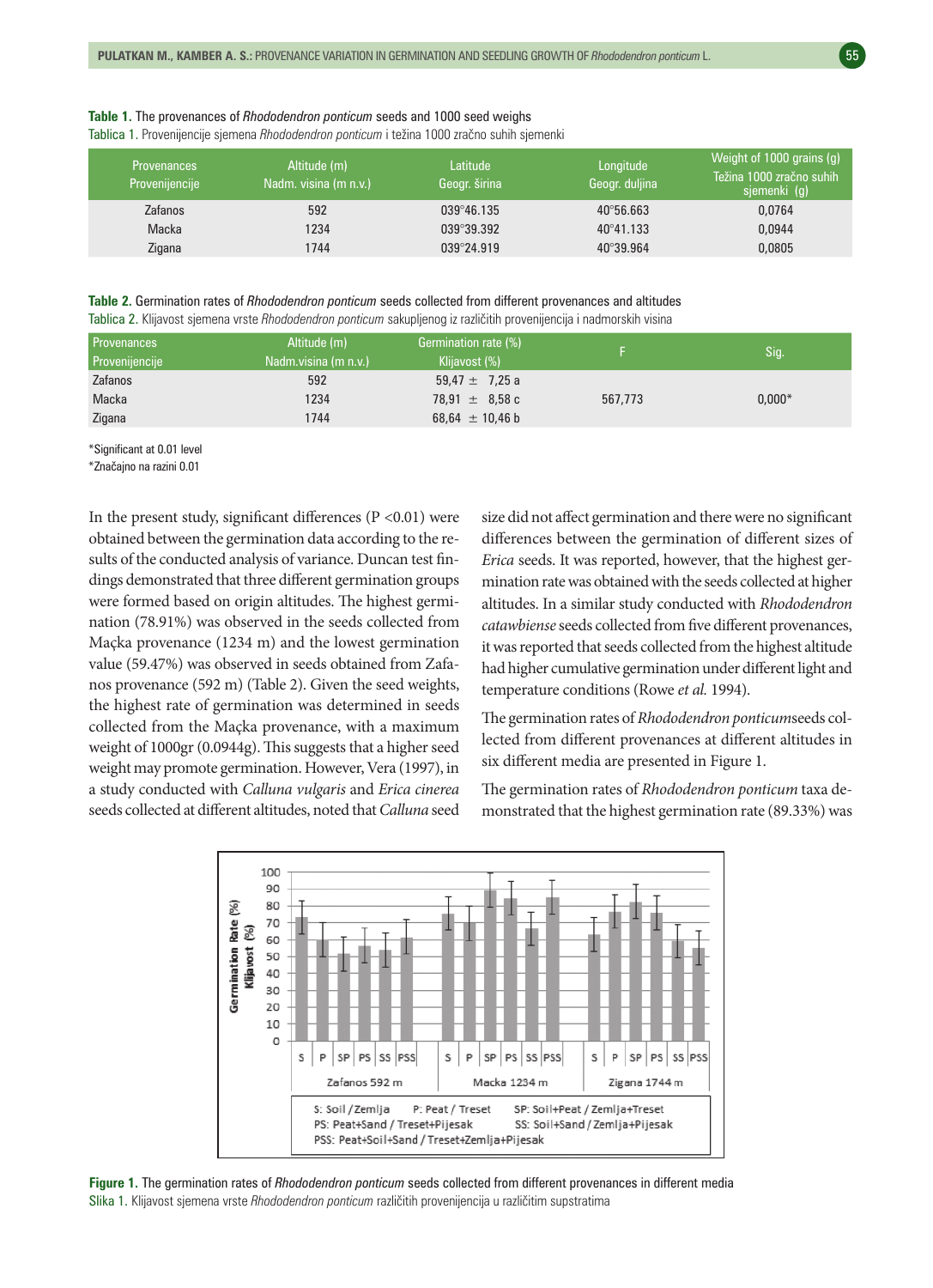**Table 3:** Post-germination seedling height and root lengths of *Rhododendron ponticum* seeds collected from different provenances and altitudes

Tablica 3. Visina sadnica i duljina korijena nakon klijanja sjemena *Rhododendron ponticum* sakupljenog iz različitih provenijancija i nadmorskih visina

| <b>Provenances</b><br>Provenijencije | Altitude<br>(m)<br>Nadm. visina<br>(m n.v.) | Height<br>(cm)<br><b>Visina</b><br>(cm) | <b>Root lenght</b><br>(c <sub>m</sub> )<br>Duljina korijena<br>(cm) |
|--------------------------------------|---------------------------------------------|-----------------------------------------|---------------------------------------------------------------------|
| Zafanos                              | 592                                         | 6,91 $\pm$ 3,20 b                       | 6,13 $\pm$ 1,53 c                                                   |
| Macka                                | 1234                                        | $5.09 \pm 1.41$ a                       | $5.25 \pm 1.35$ a                                                   |
| Zigana                               | 1744                                        | $5,33 \pm 1,48$ a                       | 5,70 $\pm$ 1,55 b                                                   |
| F                                    |                                             | 86,272                                  | 12,713                                                              |
| Sig                                  |                                             | $0.000*$                                | $0.000*$                                                            |

\* Significant at 0.01 level

\* Značajno na razini 0.01

found in seeds collected from Maçka provenance at 1234 m in Soil + Peat (SP) growth medium. While the seeds collected from Zigana provenance at 1744 m also had a high germination percentage of 82.5% in Soil + Peat (SP), the seeds collected from Zafanos provenance (592 m)was determined in Soil (S) medium with a high germination percentage of 73.1%. *Rhododendrons* typically exhibit their best growth in forest soil and in soils with rich organic matter (Clarke 1982; Reiley 1995; Brenzel 1997). A similar study conducted with *Rhododendron ponticum* also demonstrated that the survival rate of the seedlings was better in soil rich in organic matter (Var and Dincer 2006).

Based on the analysis of variance results, seedling plant and root length values were statistically significant ( $P < 0.01$ ). The seedlings developed from the seeds collected from Zafanos provenance at 592 m exhibited a higher size and root length when compared to the seeds collected in other provenances (Table 3). Plant height and root lengths of the seedlings from the seeds collected from high altitudes were determined lower. Similar results were obtained in a study conducted with *Carpinus betulus* seeds collected from different populations in different altitudes. It was reported that the lowest seedling heights developed from seeds obtained from populations at high altitudes (Hatipoglu 2013).

The maximum seedling height (6.91 cm) was observed in seeds collected at Zafanos provenance, however there were no significant differences between the seedling sizes of seeds collected from Macka and Zigana provenances, which both had high altitudes. When the length of seedling roots was examined, it was observed that there were three different groups. The seeds with the highest weight of 1000g and that demonstrated the most successful germination, that is, those collected from the Macka provenance at 1234 m, provided the lowest seedling height and root length. Rhododendrons, whose natural habitats are generally the mountainous, have higher seed weight and germination success at higher provenance. However, outside the growing areas,

these seedlings developed at lower altitudes, had lower height and root length. At the same time it was determined that the seedlings from Zafanos provenance at 592 m, with the lowest seed weight and germination success, had the best height and root development. It was found that seed weights and germination success were not positively correlated with the seedling size and root development.

#### **CONCLUSIONS** ZAKLJUČCI

*Rhododendron ponticum,* a shrub that offers unique attributes in planting schemes due to its form, foliage and flower properties could be effective in many areas in addition to its aesthetical properties. Due to their visual and functional qualities, they are among species that need to be cultivated and propagated, and their use in landscape architecture planting designs should be promoted. In the present study, the effect of different provenances on germination in *Rhododendron ponticum* seed cultivation was investigated and it was determined that seeds from high altitudes possessed greater germination success. In addition, germination in soil and peat media has been more successful. Although the germination success of high altitude seeds is high, it should be taken into consideration that seedling height and root lengths are not better.

### **ACKNOWLEDGEMENTS**

ZAHVALE

This study is a part of the project (with code number 9733) supported by the Scientific Research Projects Department, Karadeniz Technical University.

#### **REFERENCES**

LITERATURA

- Andersen, U.S., J.P.P. Cordova, N.B. Nielsen, J. Kollmann, 2008: Provenance variation in germination and seedling growth of *Abies guatemalensis* Rehder. Forest Ecology and Management, 255: 1831–1840.
- Brenzel, K.N., 1997: Sunset National Garden Book, Sunset Book and Sunset Magazine, 656p. USA.
- Burnie, G., S. Forrester, D. Greig, S. Guest, M. Harmony, S. Hobley, G. Jackson, P. Lavarack, M. Ledgett, R. McDonald, S. Macoboy, B. Molyneux, D. Moodie, J. Moore, D. Newman, T. North, K. Pienaar, G. Purdy, J. Silk, S. Ryan, G. Schien, 2004: Botanica, Könemann: Tandem Verlag GmbH, 1020p. Italy.
- Clarke, J.H. 1982: Getting Started with Rhododendrons and Azaleas, Timber Press, 268p. USA.
- Coombes, A. 1998: The Gardener's Guide to Shrubs, Mitchell Beazley, 224p. London.
- Cross, J.R. 1975: Biological flora of the British Isles: *Rhododendron ponticum*. Journal of Ecology, 63(1): 345-364.
- Davis, P. H. 1978: Flora of Turkey, Univ. Pr., 580p. Edinburgh.